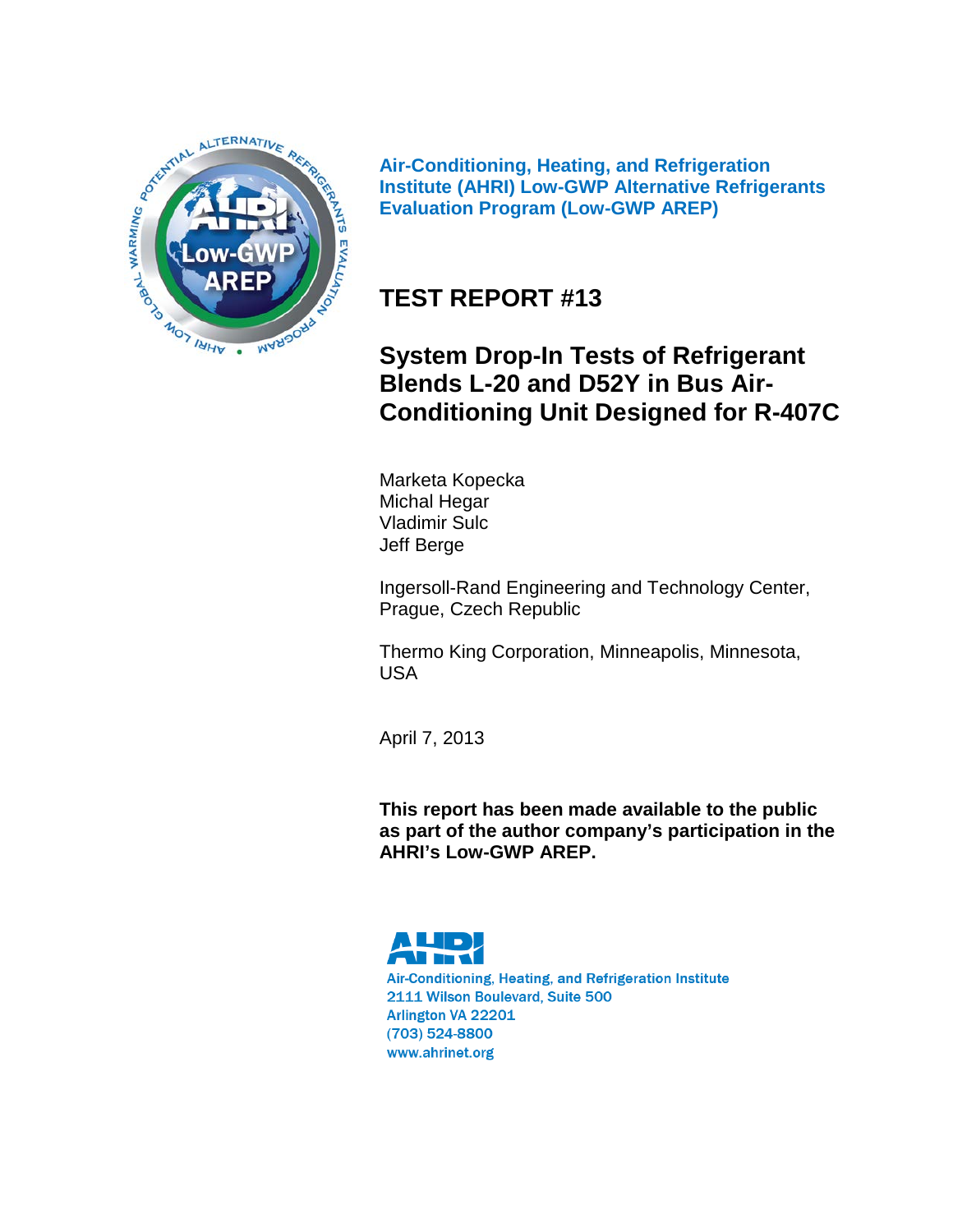List of Tested Refrigerants' Compositions (Mass%)

| D52Y   | R-32/R-125/R-1234yf (15/25/60)     |
|--------|------------------------------------|
| $L-20$ | R-32/R-152a/R-1234ze(E) (45/20/35) |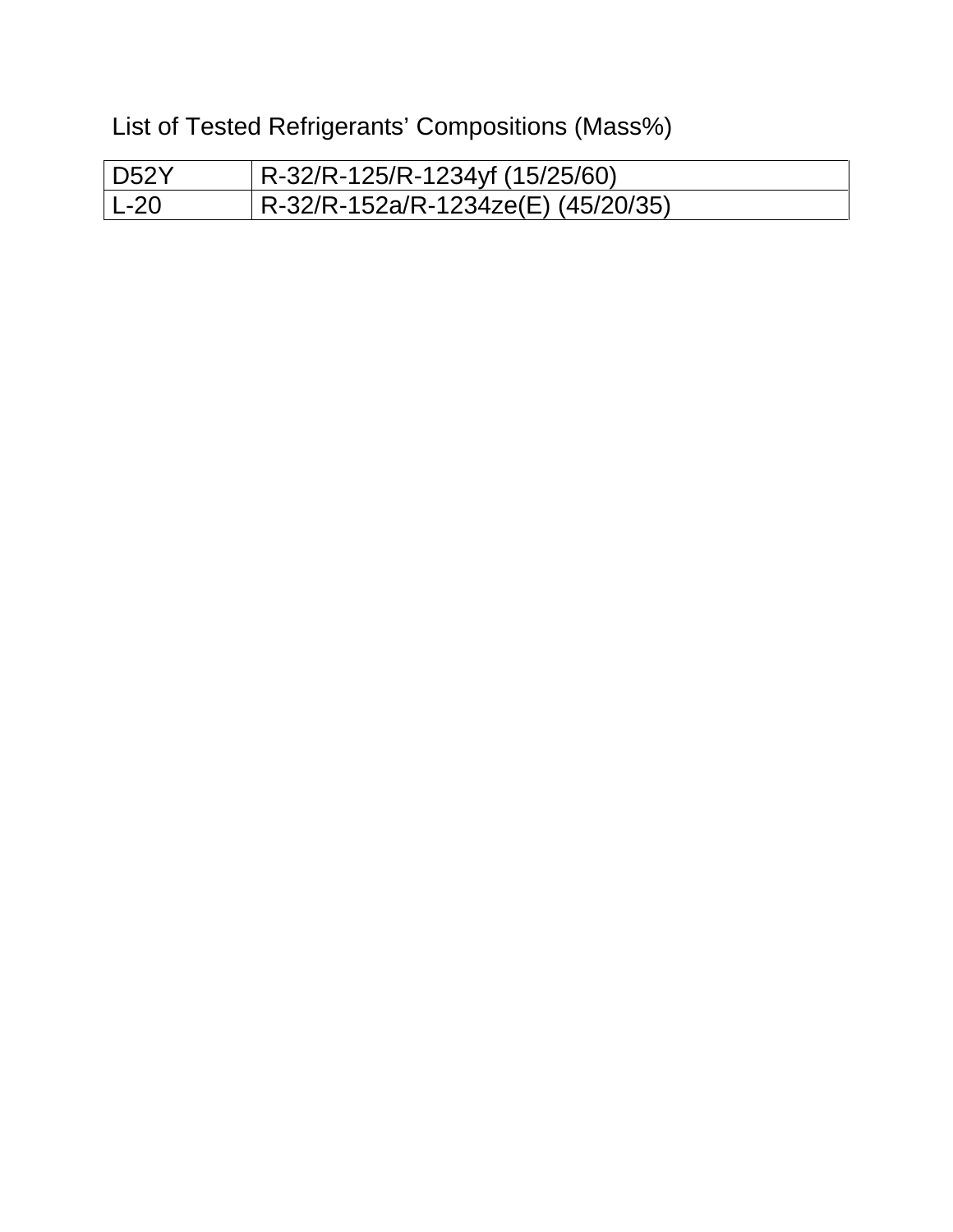



### **1. Introduction:**

This report presents the results of cooling performance drop-in tests on a typical Thermo King bus air-conditioning unit with refrigerant R-407C as a baseline and two alternative blends.

The alternative refrigerants involved in this evaluation are listed below:

Alternative (Manufacturer): L-20 (Honeywell) D52Y (Daikin)

Cooling capacity tests were performed in July 2012 at Ingersoll-Rand's Engineering and Technology Center in Prague, Czech Republic. The HVAC test labs in the Technology Center are capable of performing bus and rail air-conditioning tests according Thermo King Standards.

#### **2. Details of Test Setup:**

The unit tested was a Thermo King X-900® AdvanTech™ standard rooftop bus air conditioner. The X-900 employs R-407C as the refrigerant and it has a nominal cooling capacity of 32 kW under Thermo King's standard rating conditions as shown in Table 1 and at a nominal compressor speed of 3000 RPM. The unit works with a Thermo King open-shaft 4 cylinder reciprocating compressor with a displacement of  $492 \text{ cm}^3$  (30 cu in).

Bus air conditioners typically employ an open-shaft compressor, which is belt driven from the bus engine. The unit is connected to the compressor by hoses and tubes. The basic bus HVAC circuit consists of a

compressor, a condenser coil, an expansion valve and an evaporator coil. Figure  $1^1$  shows the layout of major components for a roof –mounted system. Electrical power for the condenser fans and evaporator blowers are usually supplied from a 24 V DC alternator mounted on the bus engine.

**.** 



 $^1$  2011 ASHRAE Handbook, HVAC Applications, Chapter 11 MASS TRANSIT, page 11.5.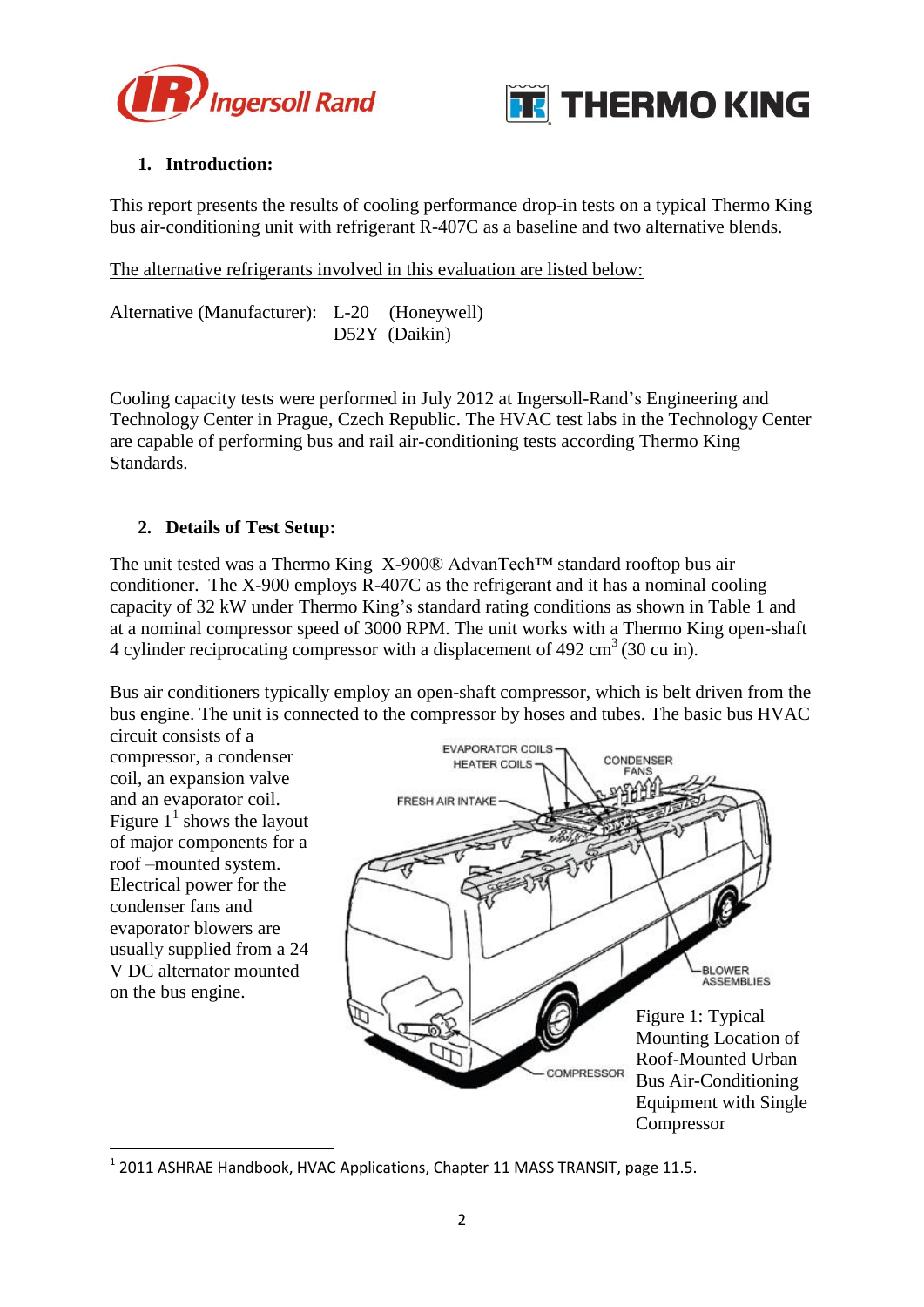



A test stand with an electric motor is used for cooling capacity measurements of bus HVAC units in a laboratory environment. The HVAC compressor is driven from the electric motor and the rotational speed and compressor shaft torque are measured in order to exclude power losses of the electric motor. The compressor input power is then determined from measured torque and rotational speed. The input power of 24 V DC electric blowers and fans is directly measured by a power analyzer. Total bus HVAC unit power input is a summation of the compressor power input calculated from compressor rotational speed and torque and electric components power input directly measured by power analyzer.

All tests were performed with the Thermo King standard 35 cSt polyol ester compressor lubricant. The oil and filter drier were changed at the end of the testing for each refrigerant.

| Condenser Air<br>Inlet<br>Temperature<br>(CAIT) |                   |                          | Evaporator Air Inlet<br>Temperature (EAIT) | <b>Evaporator Dew</b><br>Point Inlet<br>Temperature<br>(EDPIT) |                                     | Note:                                  |  |  |
|-------------------------------------------------|-------------------|--------------------------|--------------------------------------------|----------------------------------------------------------------|-------------------------------------|----------------------------------------|--|--|
| $[^{\circ}C]$                                   | $\mathsf{[^o F]}$ | $\lceil$ <sup>o</sup> Cl | $[$ <sup>o</sup> F]                        | $\lceil$ <sup>o</sup> Cl                                       | $\lceil \, \circ \mathrm{F} \rceil$ |                                        |  |  |
| 35.0                                            | 95.0              | 26.7<br>80.1             |                                            | 15.6                                                           | 60.1                                | <b>TK Standard</b><br>rating condition |  |  |
| 40.0                                            | 104.0             | 40.0                     | 104.0                                      | 27.6                                                           | 81.7                                | MAX capacity<br>(50 % RH at 40°C)      |  |  |
| 48.9                                            | 120.0             | 48.9                     | 120.0                                      | 15.6                                                           | 60.1                                | TK MAX                                 |  |  |

Table 1: Test temperature conditions

The HVAC test cell is shown in Figure 1 and consists of a condenser (hot) room, evaporator room and control room. The tested unit and the compressor are installed in the hot room with requested condenser ambient temperature. The evaporator room consists of technology for setting requested evaporator conditions – return air temperature and humidity. The cooling capacity on the air side is calculated at steady state conditions from the measured air flow rate and air enthalpy difference between evaporator inlet and outlet temperatures. The calculation is performed according to ANSI/ASHRAE Standard 37-2009 with measurement uncertainty  $\pm$  5 % from measured value.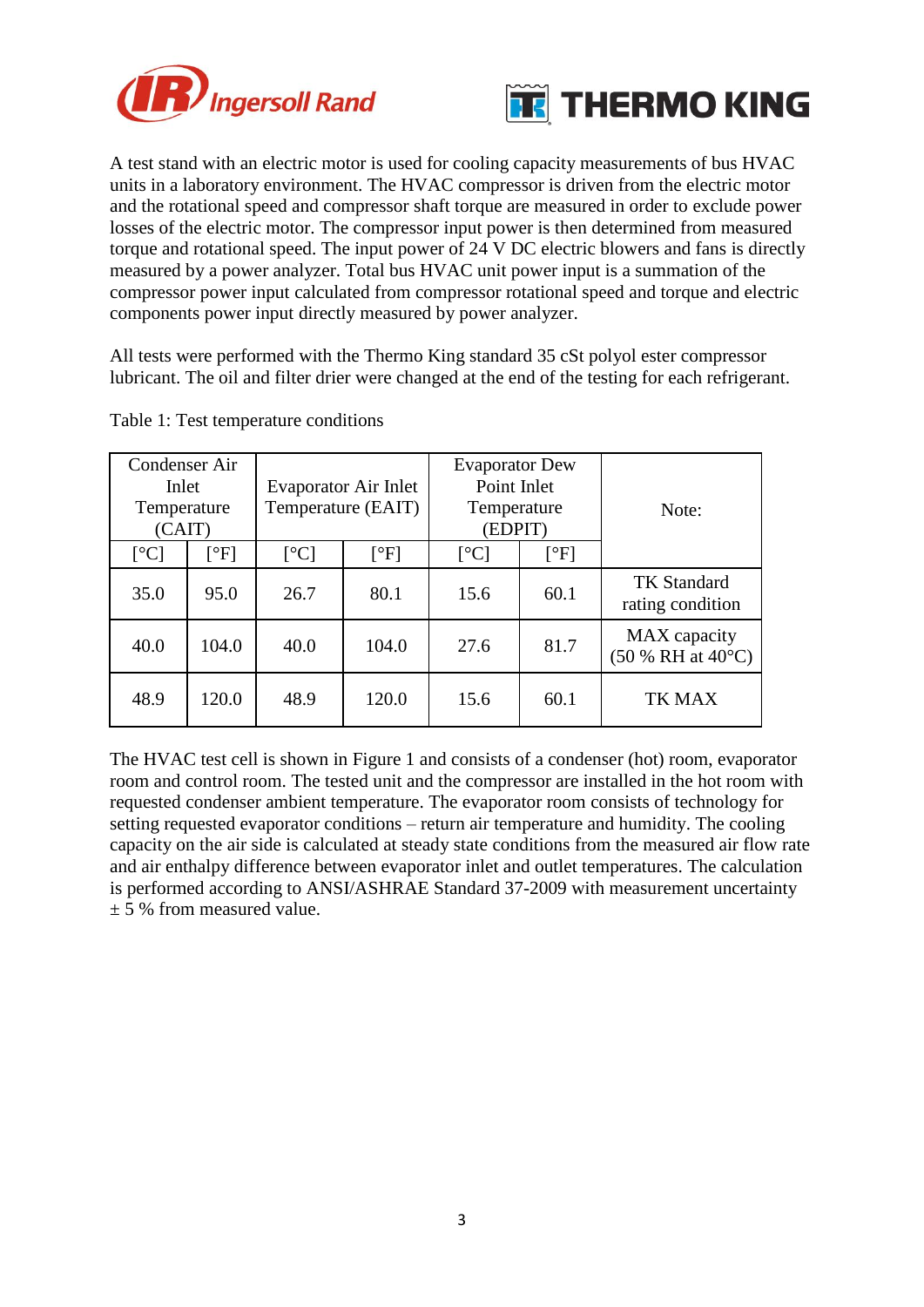





Figure 1: HVAC test lab design

HVAC test lab stability:

- Temperature  $\pm$  0.5 °C
- Static pressure  $\pm$  5 Pa
- Dew point temperature  $\pm$  0.2 °C

The tested unit was installed on the test stand in the hot room of the HVAC lab and the compressor was installed on the compressor test stand for torque measurement. Afterwards, the unit was charged with R-407C according to the unit specification and the thermal expansion valve (TXV) setting was verified. After the nominal cooling capacity was verified at standard rating conditions and at a compressor speed of 3000 RPM, the cooling capacity tests were performed at several levels of compressor speeds and under the temperature conditions shown in Table 1.

After the baseline tests were completed, the R-407C refrigerant was recovered, the filter drier and oil were changed, and the unit was then charged with L-20 refrigerant. The L-20 charge and TXV position were adjusted at TK Standard rating conditions and at a compressor speed of 3000 RPM in order to achieve optimal cooling capacity before repeating the R-407C test conditions. The L-20 test procedure was repeated for the D52Y refrigerant.

The refrigeration system cycle diagram and probe placement is illustrated in Figure 2. All drop-in tests were conducted with the alternative refrigerants placed in the representative system with no modifications made to the equipment except for refrigerant charge and TXV adjustments.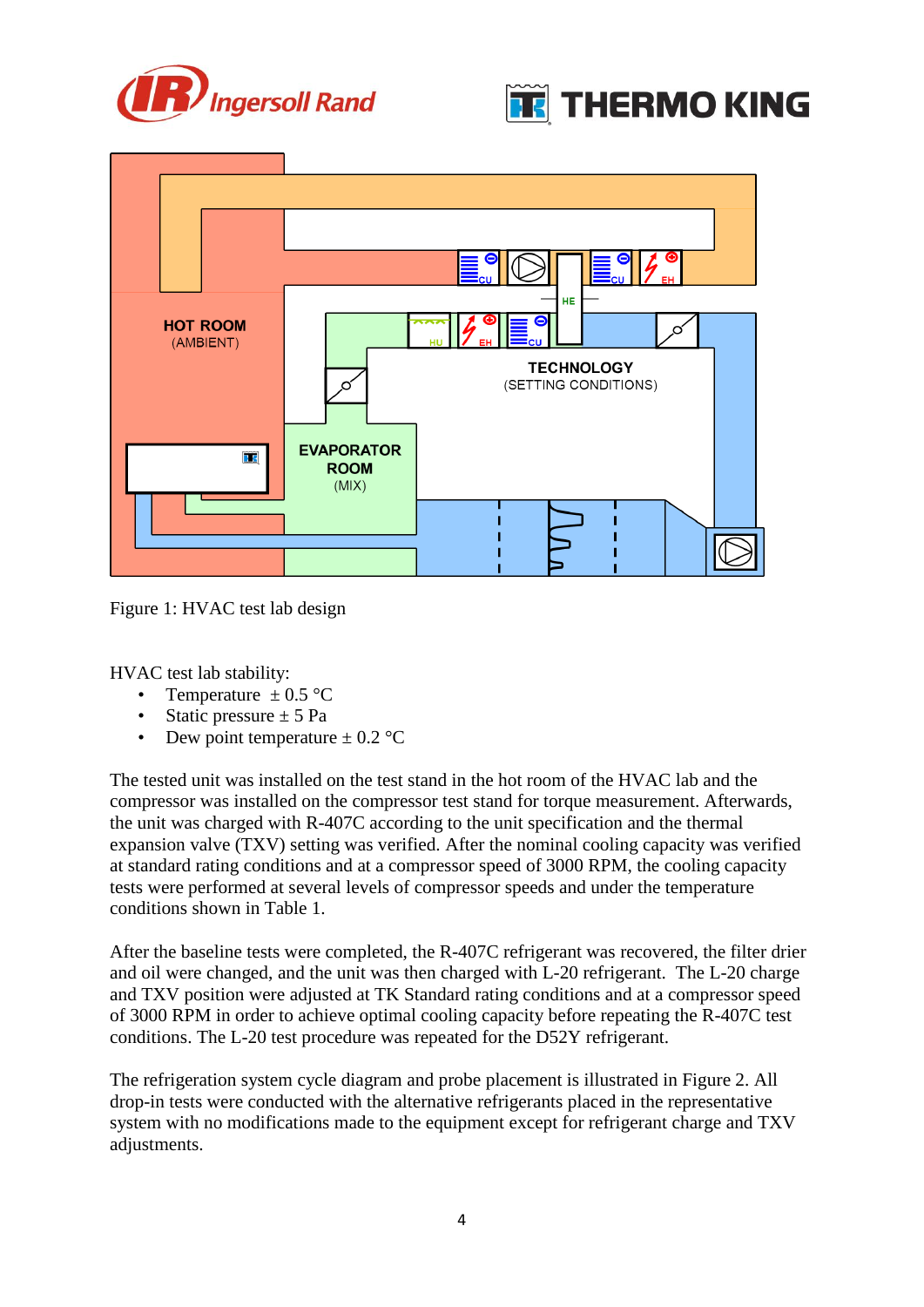





Figure 2: Refrigeration system cycle diagram and probe placement

Measurement instrumentation:

Air side temperatures – Pt100 A-class sensors Humidity – dew point devices DewMaster2001, DewPrime-C1-S2 Air pressures – Fischer Rosemount sensors Refrigerant pressures – ZPA sensors Refrigerant temperature – Pt100 A-class sensors Torque – tenzometrical sensor Drehmoment Messwellen T1A Revolutions – Optical sensors Information temperatures –Thermocouples Cu-Co Electrical data – Power analyzer NORMA

The Technology Center has ISO 9001 certification. All the testing equipment and measuring devices used are regularly inspected and calibrated.

#### **3. Results**

The following tables and charts present a comparison summary of the results calculated from measurements. The TXV was adjusted with focus on optimal performance at typical rating conditions. The refrigerant properties were provided by Honeywell (L-20) and Daikin (D52Y). The evaporator superheat temperature, ESH, is calculated as a difference between the temperature measured at the evaporator outlet, EVOT, and evaporating temperature,  $EVOT_{sat}$ .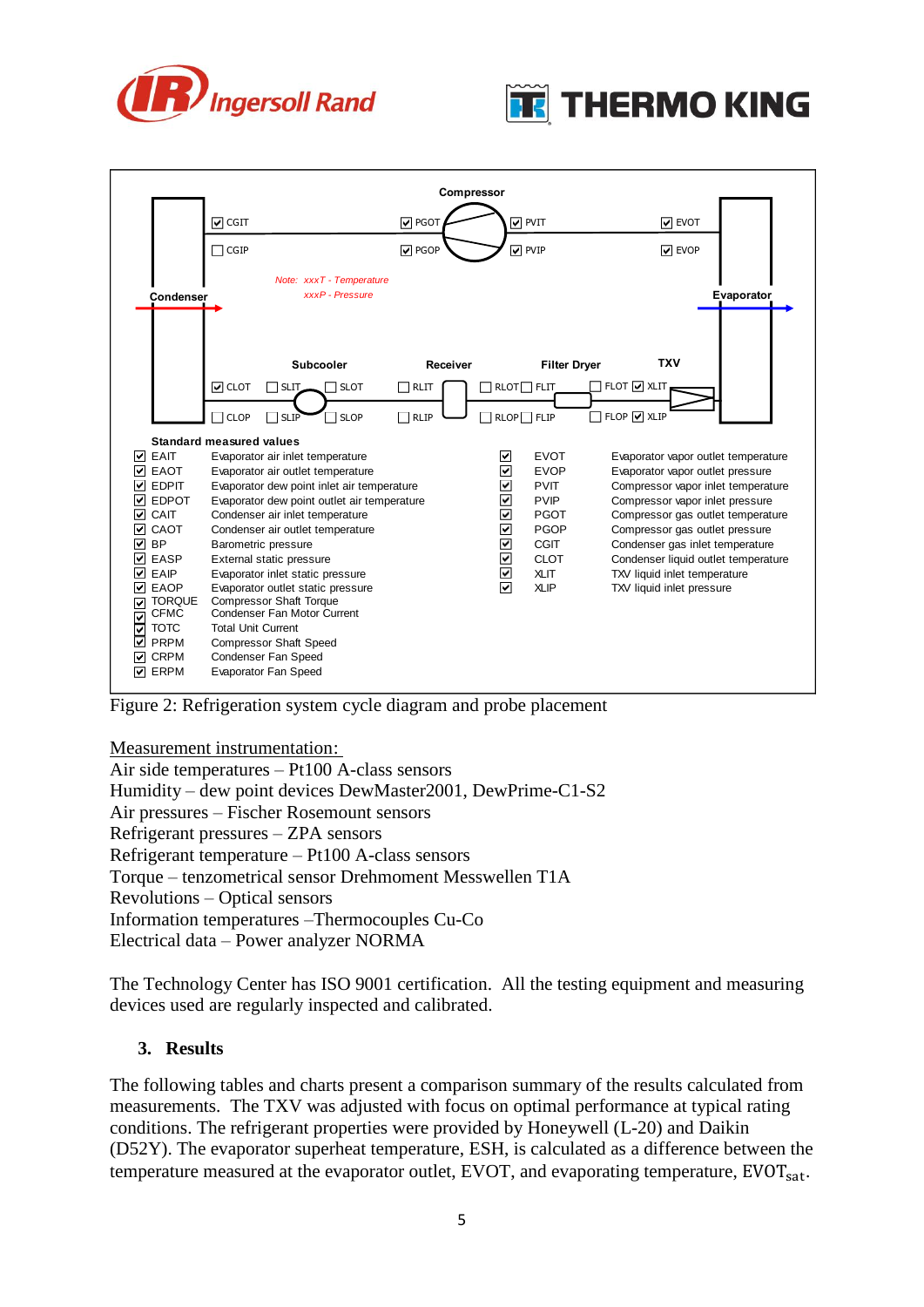



The evaporating temperature,  $EVOT_{sat}$ , is a function of the evaporating pressure,  $EVOP$ , and therefore the NIST database REFPROP version 8 was used for the correct determination of evaporating and condensing temperatures. The compressor input power was calculated from compressor rotational speed and torque and the fans' power input from measured voltage and current. The following equations were used to determine total value of COP:

$$
COP = \frac{Q_0}{P_{UNIT}} \quad [-]
$$

 $P_{UNIT} = P_{COMPRESSOR} + P_{FANS}$  [W]

The net total cooling capacity,  $Q_0$ , was determined from air flow and air enthalpy difference across the evaporator. Table 2 shows the comparison of L-20 main parameters relative to the R-407C baseline. Table 3 shows the comparison of D52Y relative to the R-407C baseline. The following calculations were employed for determination of differences and ratios relative to R-407C for both alternative refrigerants.

Evaporating temperatures difference:  $d(EVOT_{sat}) = (EVOT_{sat})_{Alt} - (EVOT_{sat})_{R-407C}$  [<sup>o</sup>F] Evaporating superheat difference:  $d(ESH) = ESH<sub>Alt</sub> - ESH<sub>R-407C</sub>$  [°F] Condensing temperatures difference:  $d(PGOT_{sat}) = (PGOT_{sat})_{Alt} - (PGOT_{sat})_{R-407C}$  [<sup>o</sup>F] Suction pressures difference:  $d(PVIP) = PVIP<sub>Alt</sub> - PVIP<sub>R-407C</sub>$  [psia] Suction temperatures difference:  $d(PVIT) = PVIT_{Alt} - PVIT_{R-407C}$  [°F] Discharge pressures difference:  $d(PGOP) = PGOP<sub>Alt</sub> - PGOP<sub>R-407C</sub>$  [psia] Discharge temperatures difference:  $d(PGOT) = PGOT<sub>Alt</sub> - PGOT<sub>R-407C</sub>$  [<sup>o</sup>F] Unit input power ratio:  $(P_{\text{unit}})_R = (P_{\text{unit}})_{\text{Alt}} / (P_{\text{unit}})_{R-407 \text{ C}} [-1]$ Net cooling capacity ratio:  $)_{R} = (Q_{o})_{Alt} / (Q_{o})_{R-407C}$  [ - ] Total COP ratio:  $(COP)_{R} = (COP)_{Alt} / (COP)_{R-407C}$  [-] Refrigerant charge ratio:  $\text{(Change)}_{R} = \text{(Change)}_{Alt}/\text{(Change)}_{R-407C}$  [-]

where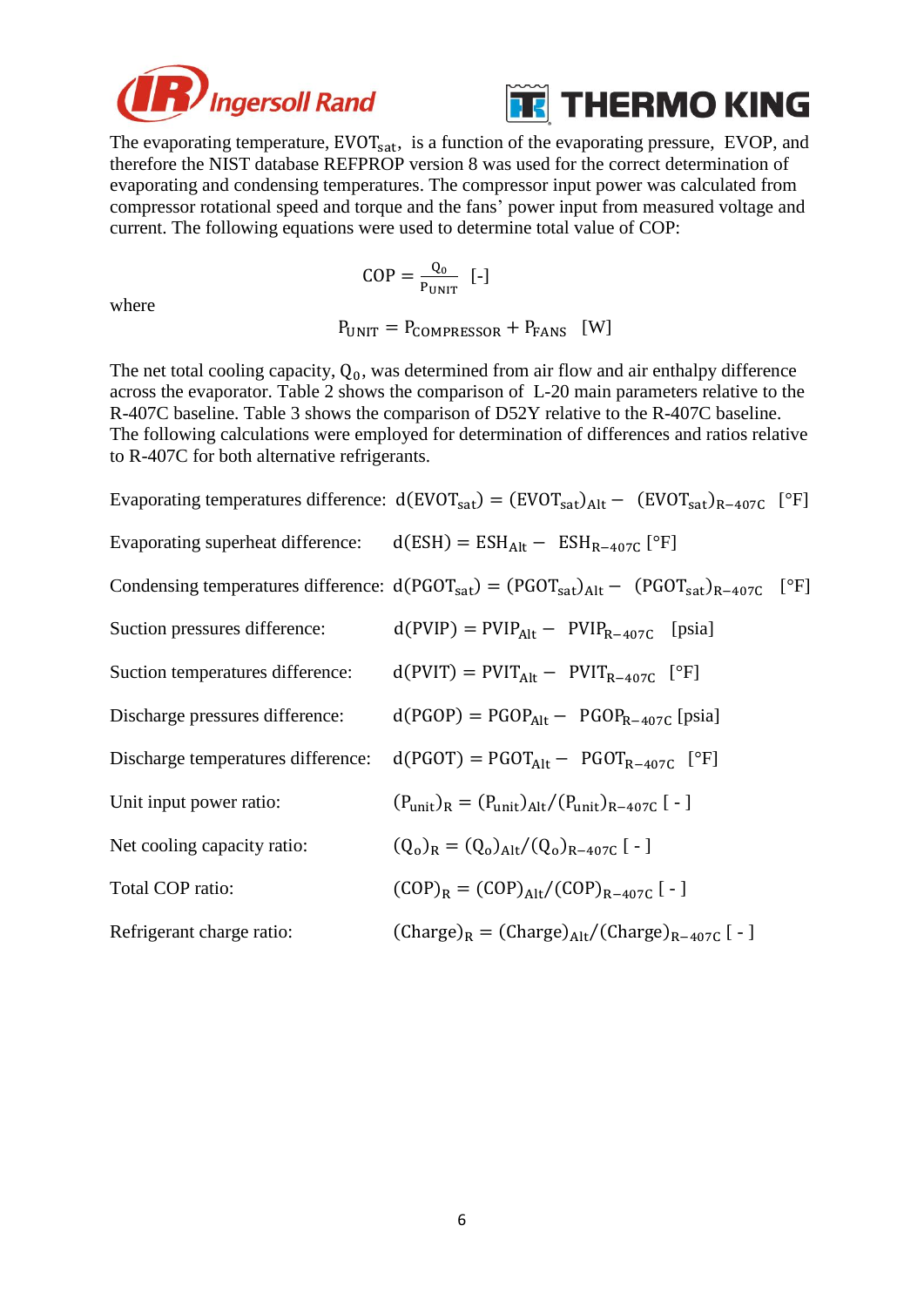



Table 2: Comparison of main parameters for system charged L-20 relative to R-407C.

| Comparison of L-20 relative to R-407C |             |               |                |                       |                |                  |             |         |                |         |                        |                        |           |           |           |
|---------------------------------------|-------------|---------------|----------------|-----------------------|----------------|------------------|-------------|---------|----------------|---------|------------------------|------------------------|-----------|-----------|-----------|
| <b>Conditions</b>                     |             |               |                | Evaporator            |                | <b>Condenser</b> | Compressor  |         |                |         | <b>Unit Parameters</b> |                        |           |           |           |
| CAIT                                  | <b>EAIT</b> | <b>EDPIT</b>  | Comp.<br>Speed | Evap.<br>Fan<br>Speed | $d$ (EVOT sat) | d(ESH)           | d(PGOT_sat) | d(PVIP) | d(PVIT)        | d(PGOP) | d(PGOT)                | Punit R                | Qo R      | Charge_R  | COP R     |
| [°F]                                  | [°F]        | $[^{\circ}F]$ | [RPM]          | $[\cdot]$             | [°F]           | [°F]             | [°F]        | [psia]  | $[^{\circ}$ F] | [psia]  | [°F]                   | $\left[ \cdot \right]$ | $[\cdot]$ | $[\cdot]$ | $[\cdot]$ |
| 95,0                                  | 80,1        | 60,1          | 1000           | high                  | 2,2            | $-3,7$           | 3,0         | $-0,8$  | $-0,4$         | $-2,0$  | 19,0                   | 1,03                   | 1,00      | 0,85      | 0,97      |
| 95,0                                  | 80,1        | 60,1          | 2000           | high                  | 3,1            | $-3,6$           | 2,6         | 1,3     | 0,5            | $-4,5$  | 16,0                   | 0,98                   | 1,03      | 0,85      | 1,04      |
| 95,0                                  | 80,1        | 60,1          | 3000           | high                  | 2,0            | $-2,6$           | 3,7         | 0,6     | 0,7            | 0,6     | 30,3                   | 1,06                   | 1,06      | 0,85      | 1,00      |
| 95,0                                  | 80,1        | 60,1          | 1000           | midd                  | 1,0            | $-3,7$           | $-0,2$      | $-2,7$  | $-1,0$         | $-2,6$  | 18,7                   | 0,99                   | 0,97      | 0,85      | 0,98      |
| 95,0                                  | 80,1        | 60,1          | 2000           | midd                  | 3,3            | $-4,6$           | $-2,5$      | 0,9     | $-1,6$         | $-10,8$ | 14,7                   | 0,98                   | 1,03      | 0,85      | 1,05      |
| 95,0                                  | 80,1        | 60,1          | 3000           | midd                  | 2,7            | $-5,1$           | $-1,5$      | 0,3     | $-2,3$         | $-6,5$  | 27,0                   | 1,05                   | 1,05      | 0,85      | 1,00      |
| 104,0                                 | 104,0       | 81,7          | 1000           | high                  | 4,2            | $-4,8$           | 5,4         | 2,7     | $-0,1$         | 9,1     | 13,7                   | 1,02                   | 1,02      | 0,85      | 1,00      |
| 104,0                                 | 104,0       | 81,7          | 1300           | high                  | 4,4            | $-5,2$           | 5,4         | 3,3     | $-0,5$         | 8,8     | 11,6                   | 1,01                   | 1,03      | 0,85      | 1,03      |
| 104,0                                 | 104,0       | 81,7          | 1600           | high                  | 5,8            | $-9,8$           | 6,6         | 6,0     | $-3,4$         | 15,9    | 8,3                    | 1,03                   | 1,06      | 0,85      | 1,03      |
| 120,0                                 | 120,0       | 60,1          | 1000           | high                  | 1,3            | $-5,4$           | 4,6         | $-3,4$  | $-1,6$         | 5,7     | 17,6                   | 1,00                   | 1,01      | 0,85      | 1,01      |
| 120,0                                 | 120,0       | 60,1          | 1300           | high                  | 2,6            | $-5,9$           | 3,4         | $-0,1$  | $-3,5$         | $-0,9$  | 11,8                   | 1,00                   | 1,07      | 0,85      | 1,07      |
| 120,0                                 | 120,0       | 60,1          | 1500           | high                  | 4,3            | $-10,7$          | 6,4         | 3,1     | $-4,8$         | 16,3    | 11,8                   | 1,02                   | 1,04      | 0,85      | 1,02      |
| 120,0                                 | 120,0       | 60,1          | 1800           | <b>HS</b>             | $N/A^*$        | $N/A^*$          | $N/A^*$     | $N/A^*$ | $N/A^*$        | $N/A^*$ | $N/A^*$                | $N/A^*$                | $N/A^*$   | $N/A^*$   | $N/A^*$   |

\* For information only (safety cut-out shut down the unit charged with L-20 at compressor speed 1500 RPM, with

R-407C was no problem with high pressure up to compressor speed 1800 RPM)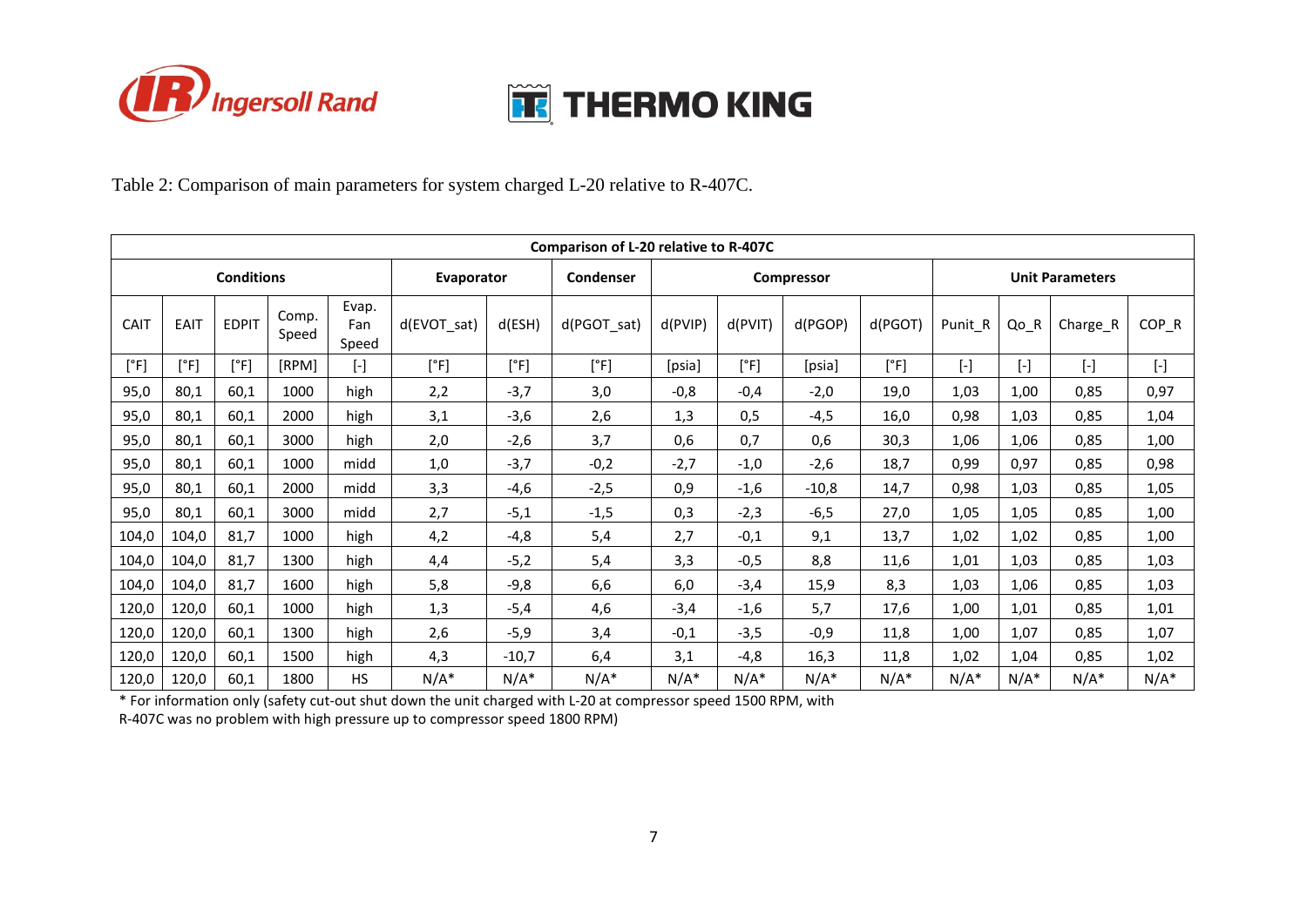



Table 3: Comparison of main parameters for system charged D52Y relative to R-407C.

| Comparison of D52Y relative to R-407C |             |               |                |                               |                |            |             |         |                        |         |         |           |                        |           |           |
|---------------------------------------|-------------|---------------|----------------|-------------------------------|----------------|------------|-------------|---------|------------------------|---------|---------|-----------|------------------------|-----------|-----------|
| <b>Conditions</b>                     |             |               | Evaporator     |                               | Condenser      | Compressor |             |         | <b>Unit Parameters</b> |         |         |           |                        |           |           |
| CAIT                                  | <b>EAIT</b> | <b>EDPIT</b>  | Comp.<br>Speed | Evap.<br>Fan<br>Speed<br>Mode | $d$ (EVOT sat) | d(ESH)     | d(PGOT sat) | d(PVIP) | d(PVIT)                | d(PGOP) | d(PGOT) | Punit R   | Qo_R                   | Charge_R  | COP R     |
| [°F]                                  | [°F]        | $[^{\circ}F]$ | <b>[RPM]</b>   | $[\cdot]$                     | [°F]           | [°F]       | [°F]        | [psia]  | [°F]                   | [psia]  | [°F]    | $[\cdot]$ | $\left[ \cdot \right]$ | $[\cdot]$ | $[\cdot]$ |
| 95,0                                  | 80,1        | 60,1          | 1000           | high                          | 0,9            | $-1,6$     | 1,6         | 1,2     | $-0,5$                 | $-6,0$  | $-16,4$ | 0,98      | 0,93                   | 0,96      | 0,95      |
| 95,0                                  | 80,1        | 60,1          | 2000           | high                          | $-0,5$         | 3,5        | $-2,4$      | $-0,8$  | 3,1                    | $-26,4$ | $-22,5$ | 0,96      | 0.89                   | 0,96      | 0,93      |
| 95,0                                  | 80,1        | 60,1          | 3000           | high                          | 1,4            | $-0,5$     | $-3,4$      | 0,9     | 1,0                    | $-35,1$ | $-35,5$ | 0,95      | 0,89                   | 0,96      | 0,94      |
| 95,0                                  | 80,1        | 60.1          | 1000           | midd                          | 1,8            | $-2,0$     | $-2,0$      | 2,3     | $-2,0$                 | $-7,6$  | $-19,8$ | 0,98      | 0,97                   | 0,96      | 0,99      |
| 95,0                                  | 80.1        | 60.1          | 2000           | midd                          | 1,7            | 0,1        | $-4,8$      | 1,4     | $-0,3$                 | $-20,7$ | $-25,8$ | 0,98      | 0.92                   | 0,96      | 0,93      |
| 95,0                                  | 80,1        | 60,1          | 3000           | midd                          | 2,9            | $-2,5$     | $-5,9$      | 1,7     | $-1,7$                 | $-27,2$ | $-37,5$ | 0.96      | 0,92                   | 0.96      | 0,96      |
| 104,0                                 | 104,0       | 81,7          | 1000           | high                          | $-2,3$         | 5,9        | $-1,1$      | $-6,2$  | 3,4                    | $-21,4$ | $-6,7$  | 0,95      | 0.85                   | 0,96      | 0,90      |
| 104,0                                 | 104,0       | 81,7          | 1300           | high                          | $-7,9$         | 15,6       | $-3,4$      | $-15,0$ | 7,5                    | $-33,6$ | $-0,6$  | 0,91      | 0,79                   | 0,96      | 0,87      |
| 104,0                                 | 104,0       | 81.7          | 1600           | high                          | $-8,2$         | 14,7       | $-3,8$      | $-14,3$ | 6,2                    | $-37,0$ | $-3,6$  | 0.90      | 0.80                   | 0,96      | 0,89      |
| 120,0                                 | 120,0       | 60,1          | 1000           | high                          | $-3,2$         | 12,0       | $-1,5$      | $-8,7$  | 8,6                    | $-28,8$ | $-2,2$  | 0,93      | 0,88                   | 0,96      | 0,95      |
| 120,0                                 | 120,0       | 60,1          | 1300           | high                          | $-6,7$         | 20,5       | $-4,2$      | $-13,7$ | 11,7                   | $-45,0$ | 0,3     | 0,91      | 0,87                   | 0,96      | 0,95      |
| 120,0                                 | 120,0       | 60,1          | 1500           | high                          | $-7,5$         | 21,4       | $-3,3$      | $-13,8$ | 13,7                   | $-40,2$ | 1,9     | 0,90      | 0,82                   | 0,96      | 0,92      |
| 120,0                                 | 120,0       | 60,1          | 1800           | high                          | $-4,7$         | 14,3       | $-2,2$      | $-8,4$  | 9,5                    | $-35,6$ | $-5,6$  | 0,93      | 0.88                   | 0,96      | 0,94      |
| 120,0                                 | 120,0       | 60,1          | 2600           | high                          | $N/A^*$        | $N/A^*$    | $N/A^*$     | $N/A^*$ | $N/A^*$                | $N/A^*$ | $N/A^*$ | $N/A^*$   | $N/A^*$                | $N/A^*$   | $N/A^*$   |

\* For information only (safety cut-out shut down the unit charged with R-407C at compressor speed 1800 RPM,

with D52Y was no problem with high pressure up to compressor speed 2600 RPM)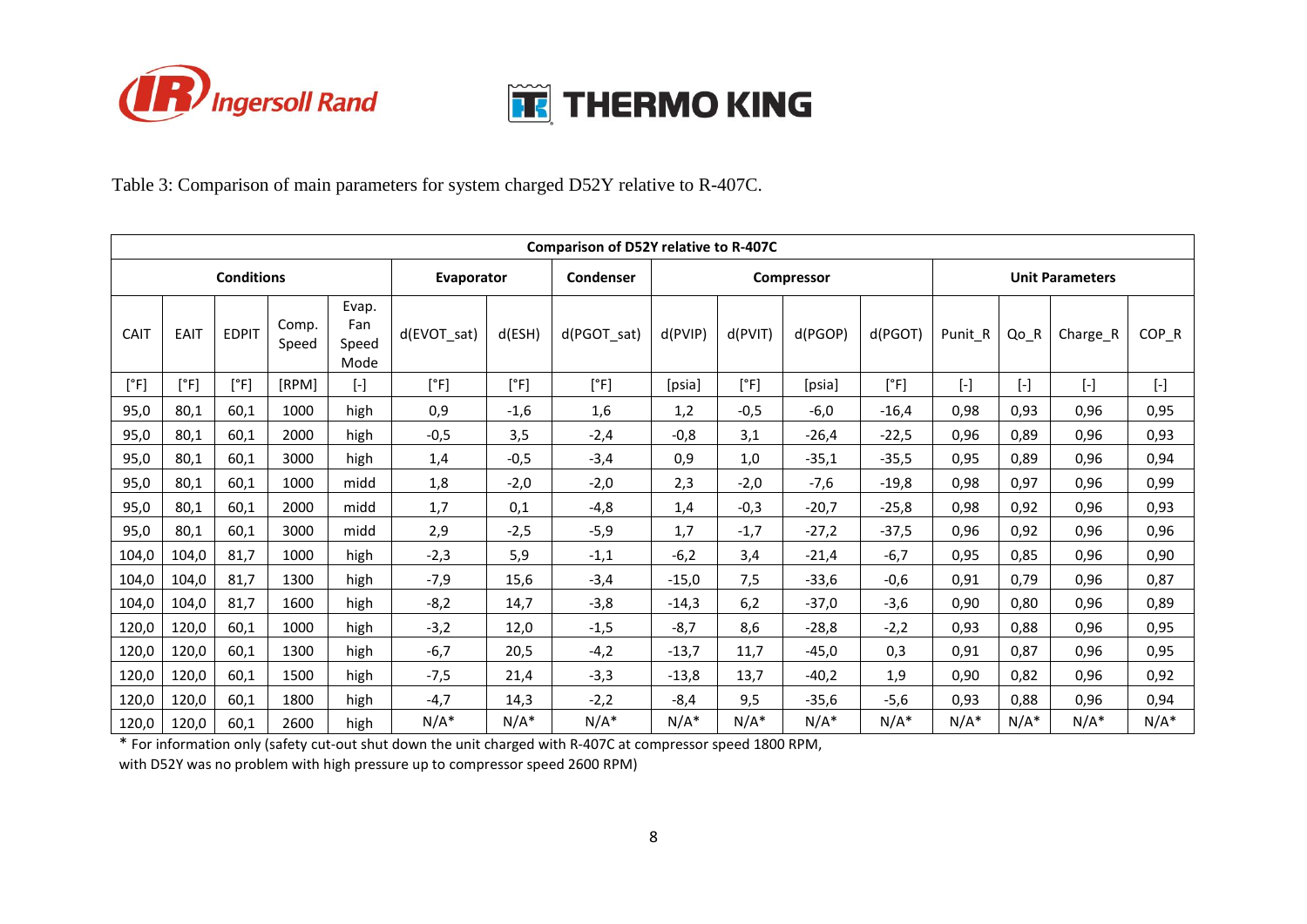



Overall performance results are illustrated in Figures 3 to 7. Figure 3 shows comparison of net cooling capacity for L-20 and D52Y relative to R-407C. The cooling capacity was down to 21 % for D52Y and also the total unit power consumption was down to 10 % (see Figure 4) %, and thus COP was worse down to 13 %. L-20 cooling performance was comparable or higher up to 7 % relative to R-407C, but total unit input power was also comparable or up to 6 %, and therefore the COP was also comparable or up to 7 % as shown in Figure 5.

Comparison of compressor discharge pressures and temperatures relative to R-407C is shown in Figures 6 and 7. The measured discharge pressures for the unit charged with D52Y were significantly lower compared to R-407C and consequently the unit was able to operate at high temperature conditions (CAIT 120  $\degree$ F / EAIT 120  $\degree$ F / EDPIT 60  $\degree$ F) up to compressor speed 2600 RPM compared to R-407C, in which case the safety cut-out shut down the unit at a compressor speed of 1800 RPM. The measured discharge pressures for the unit charged with L-20 were comparable or slightly higher compared to R-407C and therefore the unit was only able to operate at high temperature conditions (CAIT 120  $\degree$ F / EAIT 120  $\degree$ F / EDPIT 60  $\degree$ F) up to a compressor speed of 1500 RPM. The measured compressor discharge temperatures were lower for the system charged with D52Y and higher for the system charged with L-20, see Figure 7.



Figure 3: Comparison of net cooling capacity (air side) relative to R-407C.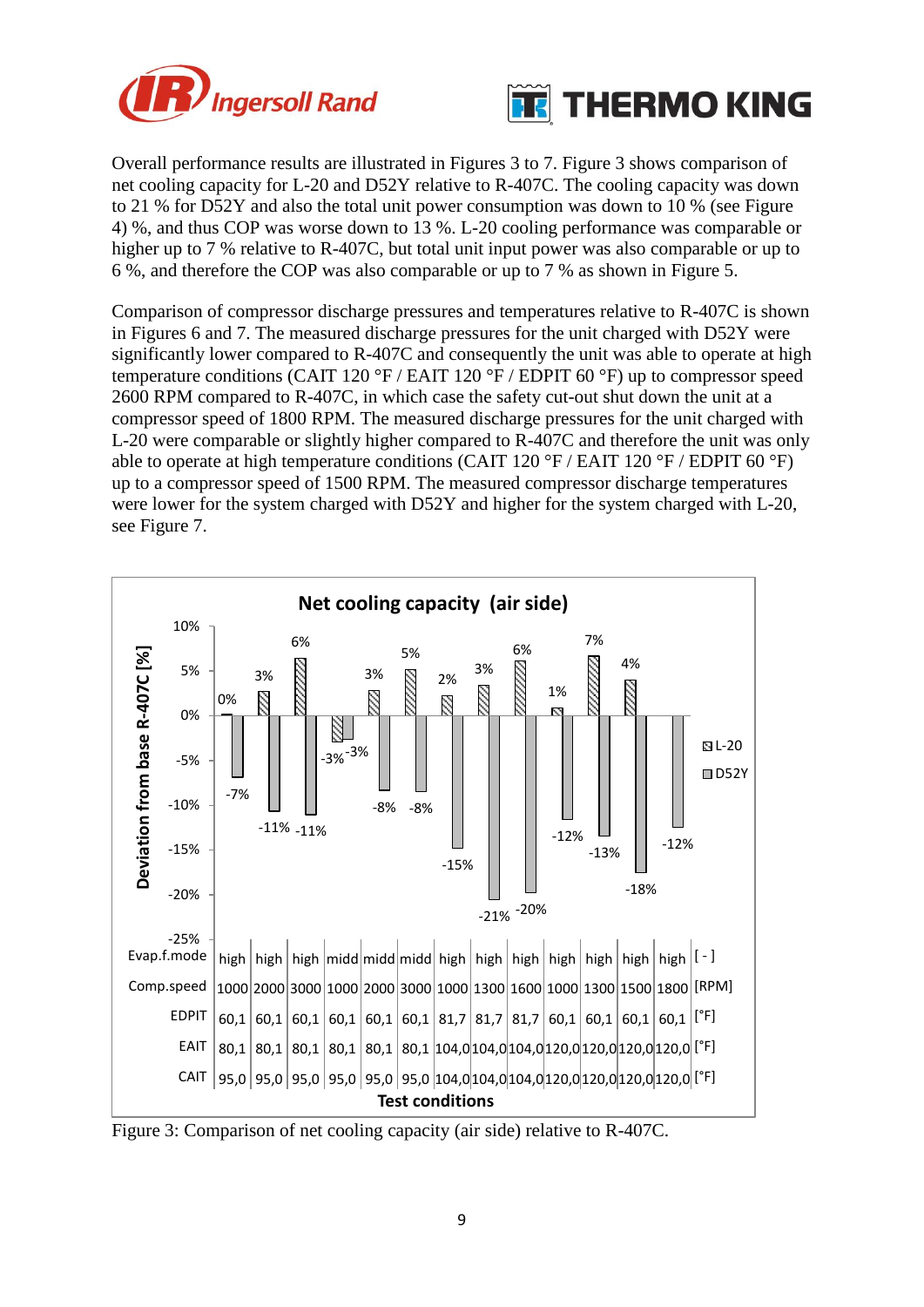









Figure 5: Comparison of COP relative to R-407C.